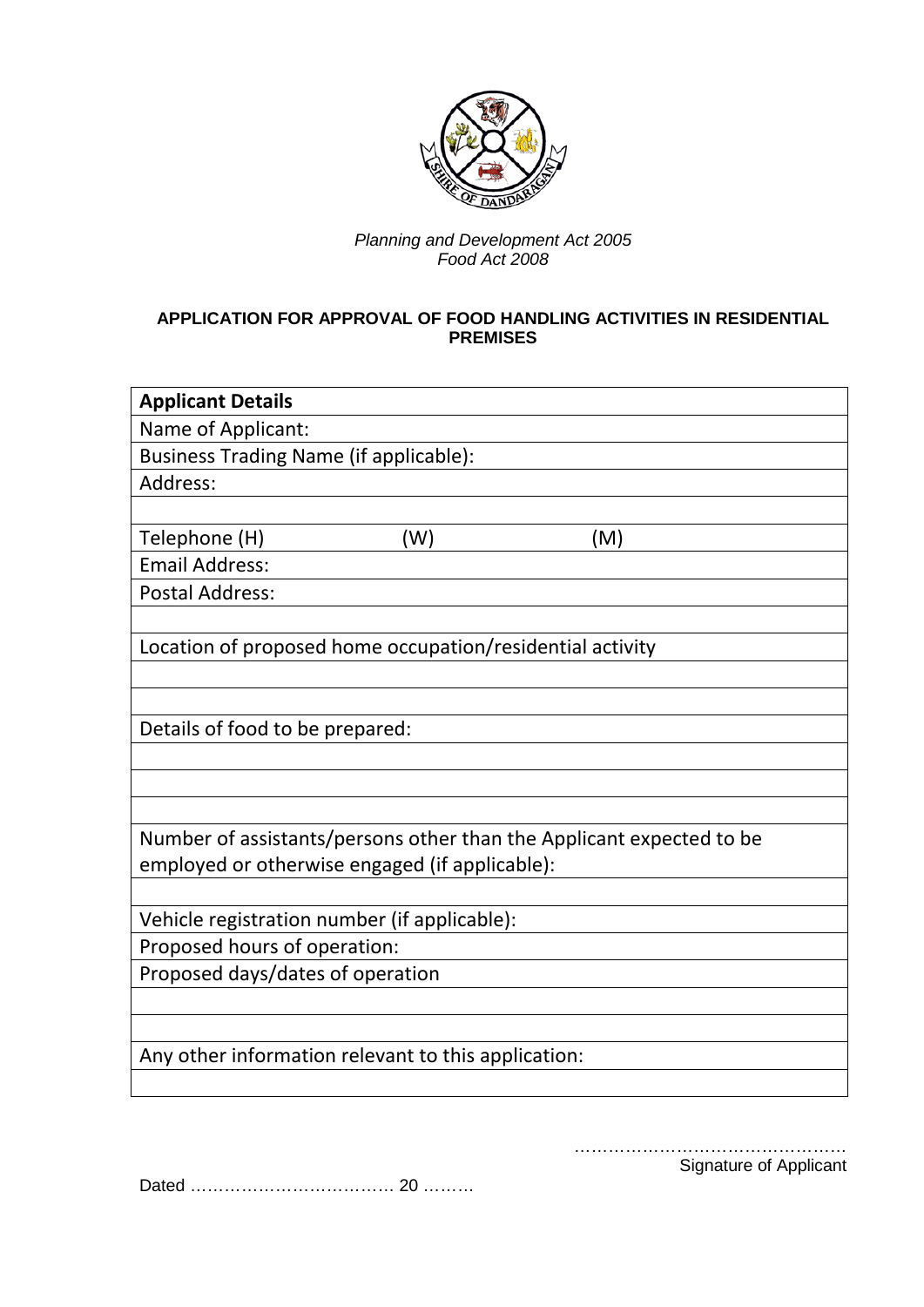# **APPROVAL**

**\*the above application is granted approval subject to the following terms and conditions:**

**……………………………………………………………………………………………….... …………………………………………………………………………………………………………… ……………………………………………………………………………………… ………………………………………………………………………………………………… \*the above application is refused.** …………………………………………….. ……………………………………………..

**MANAGER PLANNING**

**ENVIRONMENTAL HEALTH OFFICER**

\*Strike out whichever is not applicable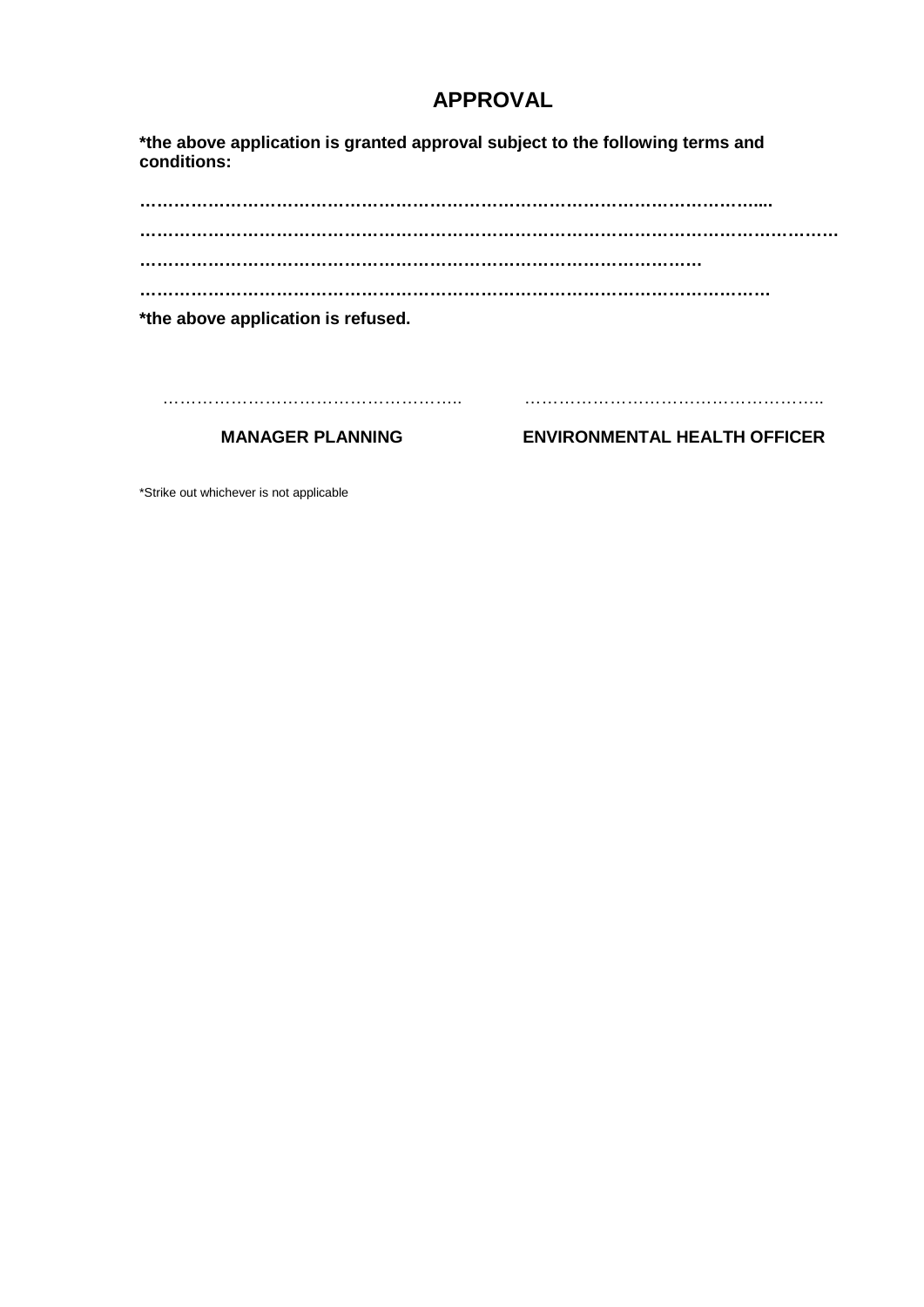## Information Relating to Food being Prepared in Residential Premises

There are a number of food businesses that may operate from residential premises. These include:

- bed and breakfast establishments
- farm-stav accommodation
- food prepared for fundraising events
- food prepared for market stalls and fetes.

#### Approval Process

**Planning Services** - Depending on the nature and scale of the food handling operation you may require planning approval. Generally home based businesses are either classified as a home business or a home occupation. For more information on whether a planning approval is required please contact the Shire's Planning Department on 9652 0800.

**Building Services** - If using the existing kitchen without any modifications you will not need a building approval. However if fitting out a new separate facility which has exhaust canopies or installing a coolroom you may be required to obtain a Building Permit. For more information on whether a Building Permit is required please contact the Shire's Building Services on 9652 0800.

**Health Services** - It is the food businesses responsibility to comply with the *Food Act 2008*. Food businesses must be registered with the Shire prior to operating. There are special considerations when assessing these types of food businesses but overall operators are responsible for ensuring all food prepared for sale is safe, suitable and complies with the requirements of the *[Food Act 2008](http://www.slp.wa.gov.au/legislation/statutes.nsf/main_mrtitle_3595_homepage.html)* (the Act).

**Requirements of the Food Act 2008** - The Act does not specifically prohibit food preparation in residential premises; it simply requires all food businesses to ensure compliance with the Act. A food business is defined as:

'…a business, enterprise or activity that involves the handling of food for sale or the sale of food, regardless of whether, subject to section 6, the business, enterprise or activity concerned is of a commercial, charitable or community nature or whether it involves the handling or sale of food on one occasion only.'

Therefore people who prepare food for sale within residential premises are deemed to be food businesses for the purposes of the Act.

**Requirements of the Australia New Zealand Food Standards Code -** The Food Act adopts in full the *Australia New Zealand Food Standards Code* (the Code), which is developed and administered by [Food Standards](http://www.foodstandards.gov.au/Pages/default.aspx)  [Australia New Zealand \(external site\).](http://www.foodstandards.gov.au/Pages/default.aspx) This means that all food businesses must comply with its requirements.

Chapter 3 of the Code contains the design and fit out requirements as well as the processing requirements that all food businesses must meet. Allowance is made within the Code for some exemptions relating to requirements for food premises that are used principally as a private dwelling if the proprietor has the approval in writing of the appropriate enforcement agency (Standard 3.2.2 clause 17(2)).

There are a number of points that need to be taken into consideration, including:

- whether the local town planning scheme will allow the proposed activity within a residential area
- whether the structure of the premises is appropriate for the proposed activities. This is to be determined by the Shire's Environmental Health Officer
- the relative risk of the food preparation activities proposed
- whether the activity is for commercial gain or fundraising/charitable purposes.

**Food Prepared by Volunteers for Fundraising Activities** - This information applies to fundraising activities such as low risk cake stalls, fetes, festivals and the like.

Section 6 of the Act allows for certain food preparation activities of a charitable or community nature to be exempt from provisions of the Food Act. In accordance with this section, the new food regulations prescribe an exemption from registration to food businesses conducted as fundraising events so long as:

- the food business is conducted to raise money solely for purposes that are of a charitable or community nature
- any food handled in the course of conducting the food business:
- is not potentially hazardous food
- after being appropriately cooked, is provided by the food business for immediate consumption.